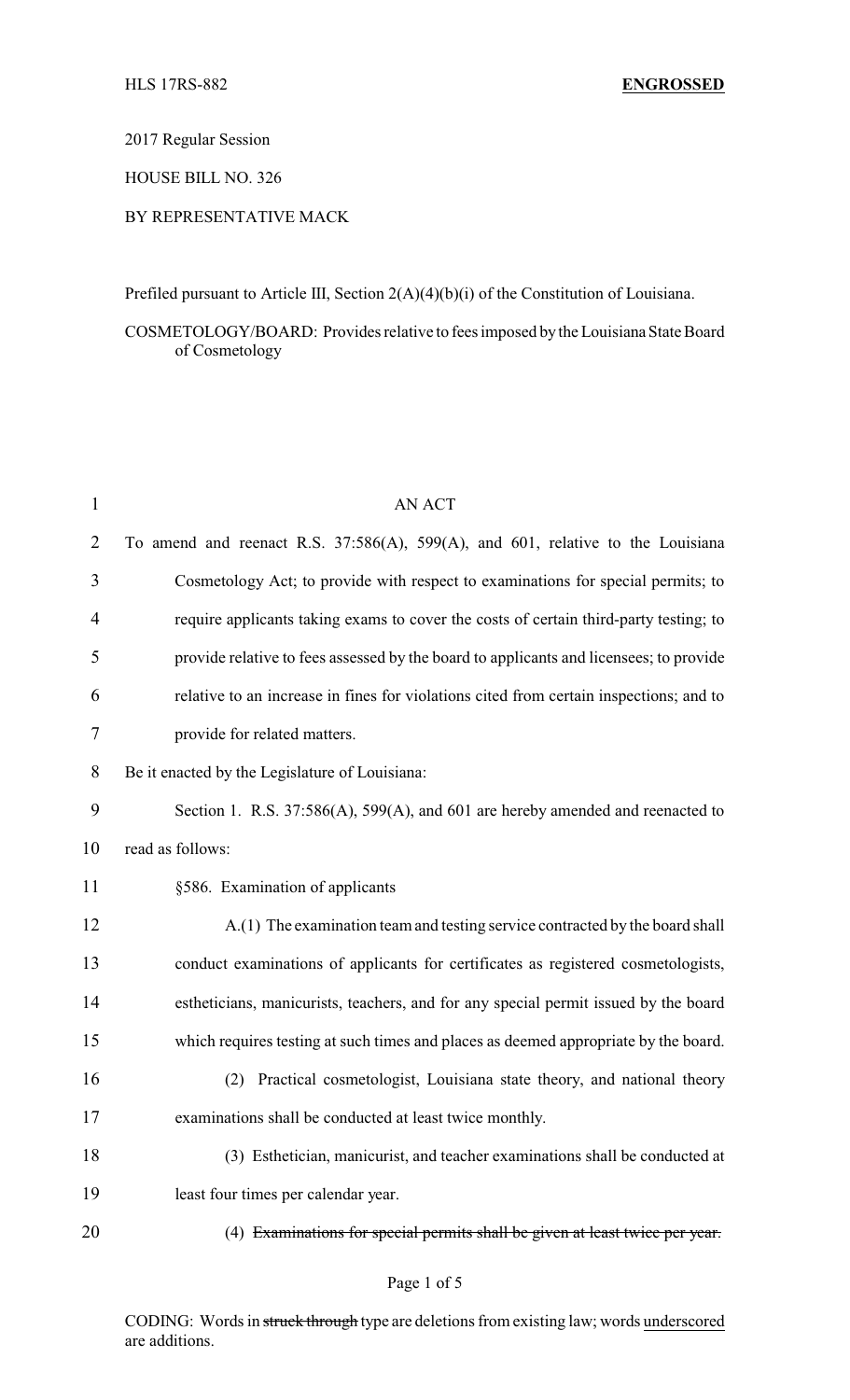| $\mathbf{1}$   | $\left(\frac{5}{5}\right)$ The date and time of all scheduled examinations shall be fixed by the |  |  |
|----------------|--------------------------------------------------------------------------------------------------|--|--|
| $\overline{2}$ | board annually at a meeting duly called to cover a period of twelve calendar months              |  |  |
| 3              | thereafter.                                                                                      |  |  |
| 4              | $(6)(5)$ An applicant shall be responsible for all costs associated with taking                  |  |  |
| 5              | an examination administered by a third party testing company at the board's testing              |  |  |
| 6              | center or at an off-site testing center.                                                         |  |  |
| 7              | *<br>∗<br>*                                                                                      |  |  |
| 8              | §599. Fees                                                                                       |  |  |
| 9              | A. The following nonrefundable fees shall be assessed by the board:                              |  |  |
| 10             | (1) For each practical or state theory examination given by the examination                      |  |  |
| 11             | team to an applicant:<br>\$25.00                                                                 |  |  |
| 12             | $(a)$ Theory examination<br>\$25.00                                                              |  |  |
| 13             | (b) Practical examination<br>\$25.00                                                             |  |  |
| 14             | (c) Re-take of any examination<br>\$25.00                                                        |  |  |
| 15             | $(2)(a)$ For each application for an initial license, permit, or certificate of                  |  |  |
| 16             | registration and each annual renewal of such license, permit, or certificate for a.              |  |  |
| 17             | (a) Cosmetologist, Esthetician, Manicurist, or Teacher <del>- General</del> \$35.00              |  |  |
| 18             | $(i)$ Resident<br>\$25.00                                                                        |  |  |
| 19             | (ii) Nonresident<br>\$50.00                                                                      |  |  |
| 20             | (b) Esthetician                                                                                  |  |  |
| 21             | (i) Resident<br>\$25.00                                                                          |  |  |
| 22             | (ii) Nonresident<br>\$50.00                                                                      |  |  |
| 23             | (c) Manicurist                                                                                   |  |  |
| 24             | (i) Resident<br>\$25.00                                                                          |  |  |
| 25             | (ii) Nonresident<br>\$50.00                                                                      |  |  |
| 26             | $(d)$ Teacher                                                                                    |  |  |
| 27             | (i) Resident<br>\$25.00                                                                          |  |  |
| 28             | (ii) Nonresident<br>\$50.00                                                                      |  |  |
| 29             | $(e)$ Manager<br>\$25.00                                                                         |  |  |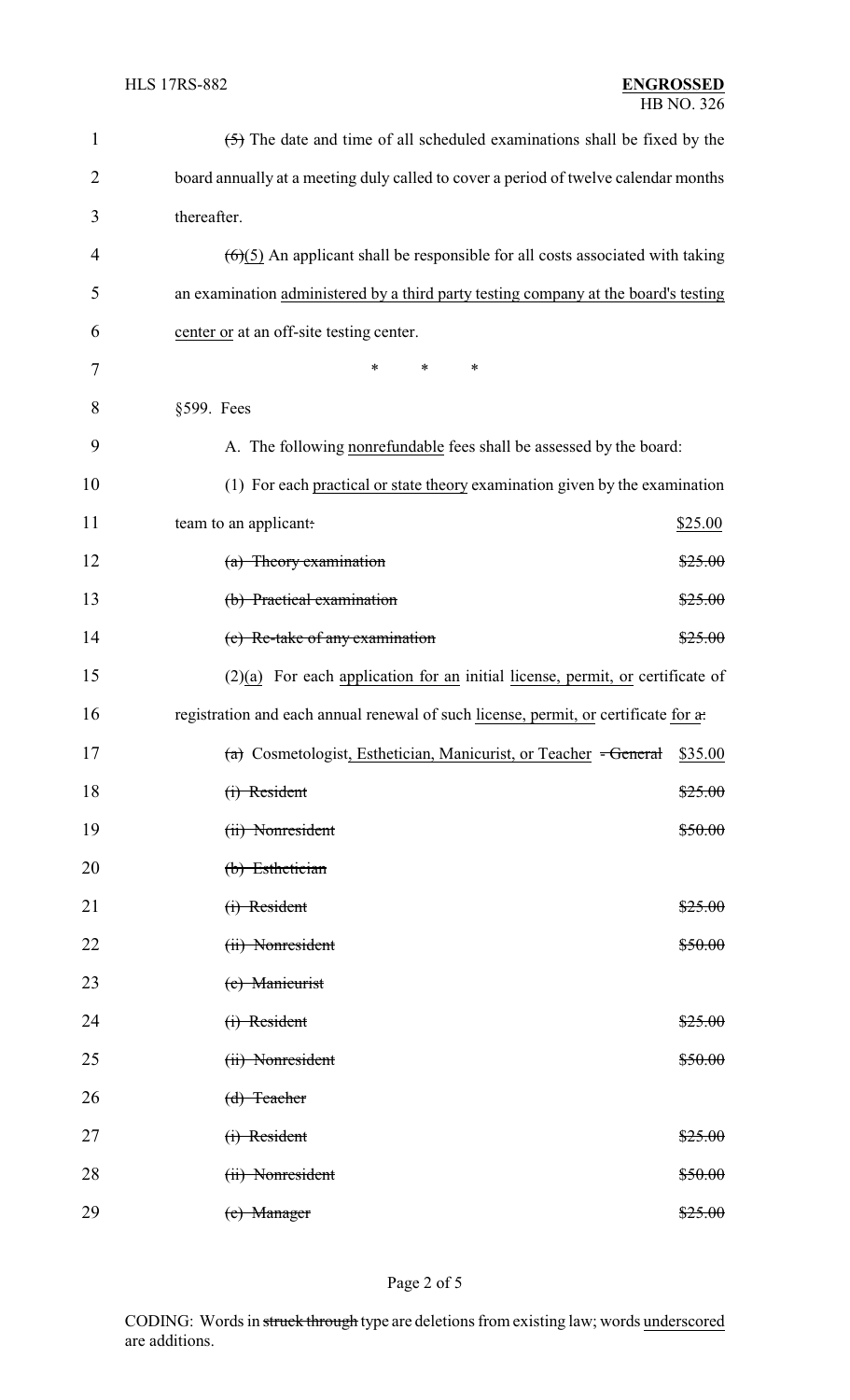| $\mathbf{1}$   | For each application for an initial license, permit of certificate of<br>(b)                       |                                  |
|----------------|----------------------------------------------------------------------------------------------------|----------------------------------|
| $\overline{2}$ | registration for manager, booth renter, special permit or temporary permit and each                |                                  |
| 3              | annual renewal of such license, permit or certificate                                              | \$35.00                          |
| 4              | $(f)(3)$ Beauty For each application for an initial license for a beauty shop or                   |                                  |
| 5              | salon, each annual renewal of or change of ownership or location of such license                   |                                  |
| 6              |                                                                                                    | \$40.00                          |
| 7              | $(i)$ Resident                                                                                     | \$30.00                          |
| 8              | (ii) Nonresident                                                                                   | \$65.00                          |
| 9              | (iii) Home care                                                                                    | \$30.00                          |
| 10             | $(iv)(4)$ Initial inspection fee for salon or booth rental required for opening                    |                                  |
| 11             | a salon, change of ownership or change of location                                                 | \$25.00 \$35.00                  |
| 12             | $(g)$ Booth rental permit                                                                          | \$25.00                          |
| 13             | (h) Special permit                                                                                 | \$25.00                          |
| 14             | (i) Temporary permit                                                                               | \$25.00                          |
| 15             | $\left(\frac{3}{5}\right)$ If a registrant wishes to To restore an expired certificate, license or |                                  |
| 16             | permit listed in Paragraph (2) of this Subsection within three years from the date of              |                                  |
| 17             | expiration, he the fee shall be assessed a fee equal to twice the applicable fee for               |                                  |
| 18             | each year the certificate, license, or permit was expired, not to exceed three hundred             |                                  |
| 19             | dollars.                                                                                           |                                  |
| 20             | $(4)(6)$ Student registration including one "in-state" transfer                                    |                                  |
| 21             | $(a)$ Resident                                                                                     | \$10.00 upon entering the course |
| 22             | (b) Nonresident                                                                                    | \$10.00 upon entering the course |
| 23             | $\left(\frac{5}{7}\right)$ Initial certificate of registration for a school                        | \$400.00                         |
| 24             | $(a)$ Resident                                                                                     | \$315.00                         |
| 25             | (b) Nonresident                                                                                    | \$615.00                         |
| 26             | $(6)(8)$ Renewal of certificate of registration for a school                                       | \$200.00                         |
| 27             | $(a)$ Resident                                                                                     | <del>\$165.00</del>              |
| 28             | (b) Nonresident                                                                                    | \$465.00                         |
| 29             | (c) Failure to timely renew                                                                        | \$150.00                         |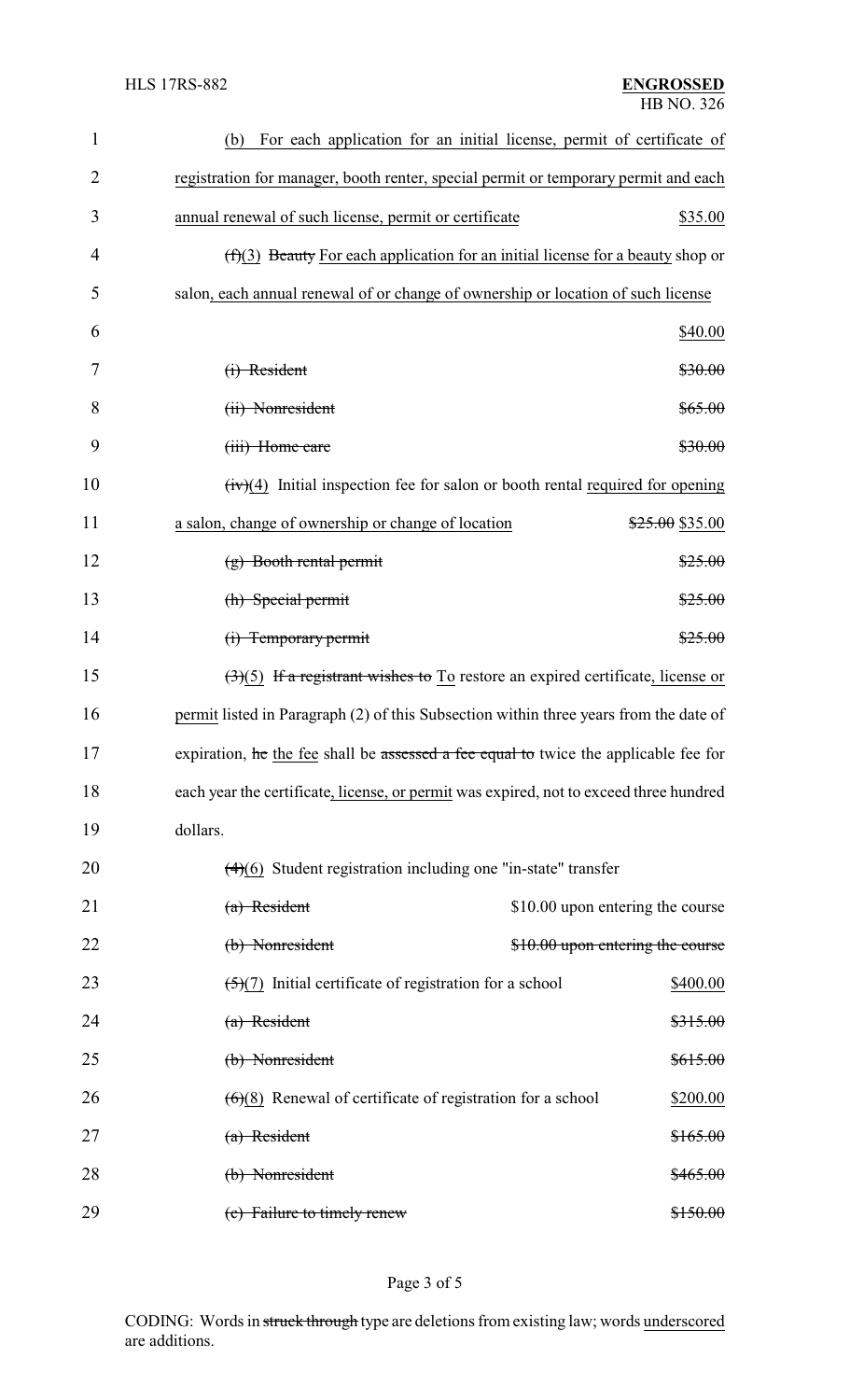| $\mathbf{1}$   | $(7)(9)$ If a registrant wishes to To restore an expired certificate listed in           |                   |
|----------------|------------------------------------------------------------------------------------------|-------------------|
| $\overline{2}$ | Paragraph $(5)$ (7) or (8) of this Subsection within three years from the date of        |                   |
| 3              | expiration, he the fee shall be assessed a fee equal to twice the renewal fee for each   |                   |
| 4              | year the certificate was expired in addition to the fee for failure to timely renew.     |                   |
| 5              | $(8)(10)$ Other school fees:                                                             |                   |
| 6              | (a) Initial inspection or failure to timely renew                                        | \$100.00 \$150.00 |
| 7              | (b) Final inspection                                                                     | \$300.00 \$350.00 |
| 8              | (c) Change of ownership notice or address notice                                         | \$50.00 \$100.00  |
| 9              | (d) Change of address notice                                                             | \$100.00          |
| 10             | $(9)(11)$ Miscellaneous fees:                                                            |                   |
| 11             | (a) Official certification of records                                                    | \$15.00           |
| 12             | (b) Duplicate license                                                                    | \$25.00           |
| 13             | (c) Copy of booth rental contract form                                                   | \$5.00            |
| 14             | *<br>$\ast$<br>*                                                                         |                   |
| 15             | §601. Fines                                                                              |                   |
| 16             | An inspector may issue a citation and collect a fine of twenty-five thirty-five          |                   |
| 17             | dollars per violation of any provision of this Chapter or rule promulgated by the        |                   |
| 18             | board, up to a maximum of three hundred and fifty dollars per week, from any             |                   |
| 19             | person, school, or facility, provided that the registrant waives his rights to a hearing |                   |

20 in writing. Each day a violation exists shall be considered a separate violation.

## DIGEST

The digest printed below was prepared by House Legislative Services. It constitutes no part of the legislative instrument. The keyword, one-liner, abstract, and digest do not constitute part of the law or proof or indicia of legislative intent. [R.S. 1:13(B) and 24:177(E)]

| HB 326 Engrossed | 2017 Regular Session | Mack |
|------------------|----------------------|------|
|                  |                      |      |

**Abstract:** Makes changes with respect to exams and certain fees and fines assessed by the La. State Board of Cosmetology (board).

Present law requires examinations for special permits to be given at least twice per year. Proposed law removes this requirement.

Present law provides that applicants for license examinations are responsible for all costs associated with taking exams at test centers that are off-site from the board's testing center. Proposed law retains present law.

CODING: Words in struck through type are deletions from existing law; words underscored are additions.